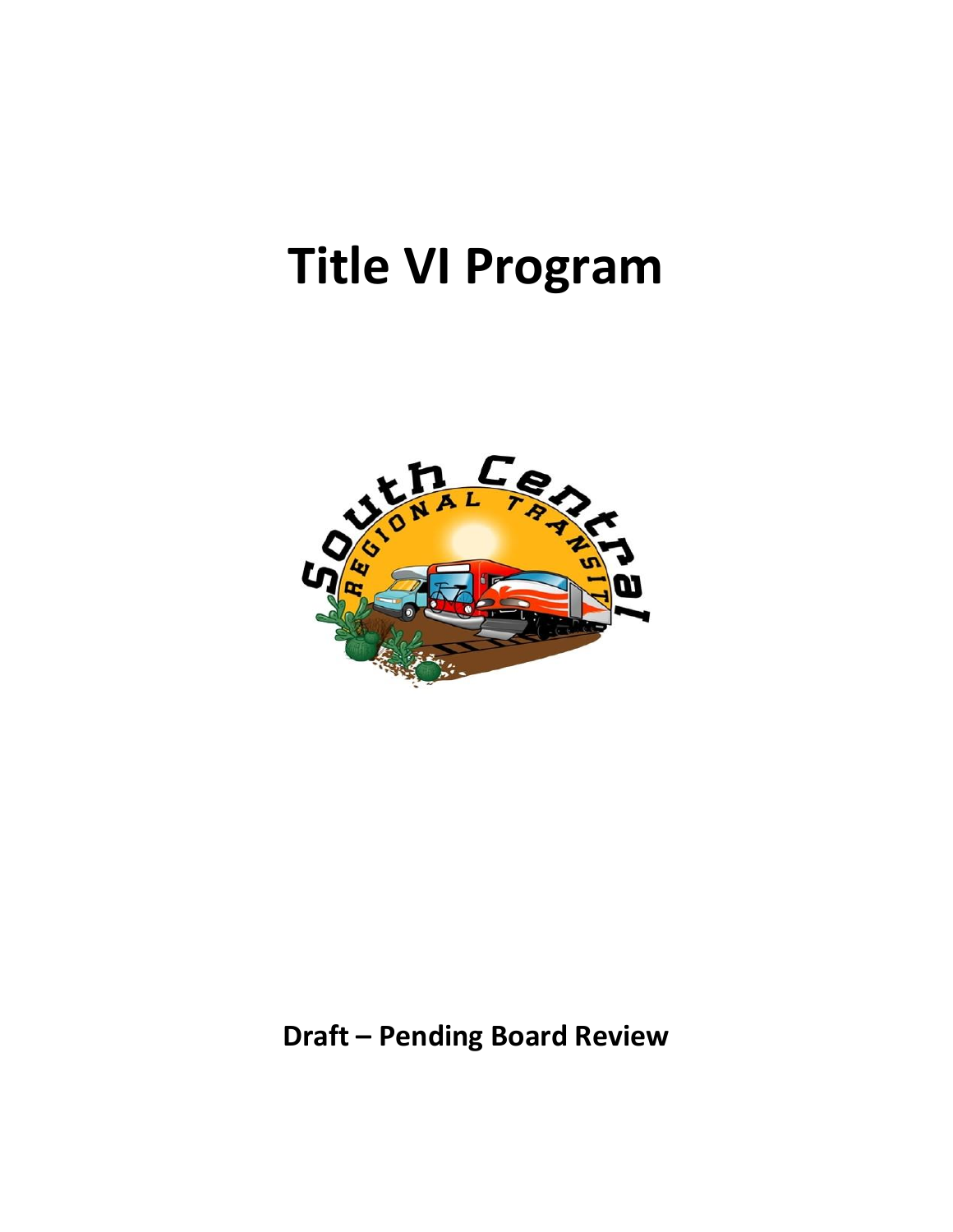# **Table of Contents**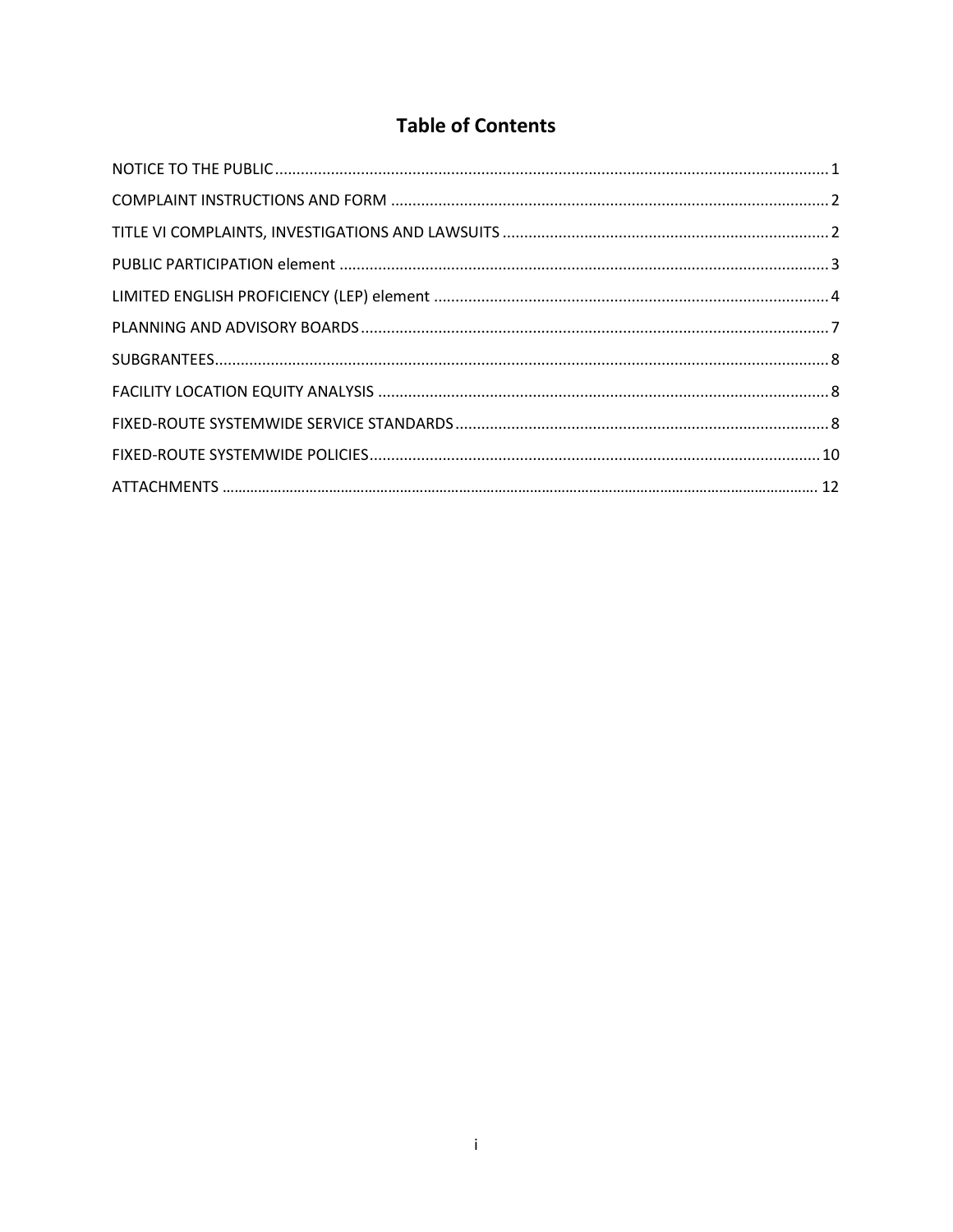# **TITLE VI PROGRAM QUESTIONNAIRE**

*The Federal Transit Administration (FTA) requires all recipients and subrecipients of FTA financial assistance to develop a Title VI program. The requirement applies to both Section 5310 and 5311 subrecipients.*

*To help subrecipients develop a Title VI program, NMDOT has developed this questionnaire, which will, once reviewed and accepted by NMDOT, become the agency's Title VI program. Once accepted by NMDOT, submit the completed questionnaire to the agency's Board or council for approval and then provide evidence of the approval to NMDOT.*

#### <span id="page-2-0"></span>**NOTICE TO THE PUBLIC**

*FTA requires that each recipient and subrecipient notify the public of its rights under Title VI and the Americans with Disabilities Act (ADA) and include the notice and where it is posted in the Title VI program. The notice must include the following:*

- *A statement that the agency operates programs without regard to race, color, national origin, and disability*
- *A description of the procedures that members of the public should follow in order to request additional information on the agency's nondiscrimination obligations*
- *A description of the procedures that members of the public should follow in order to file a discrimination complaint*
- *A statement that the agency's Title VI obligations and complaint procedures will be translated into other languages as needed*

*The notice can be a separate document, such as a posted sign, a statement that is in another document, or a stand-alone document, such as a nondiscrimination brochure. At a minimum, the subrecipient must post the notice on its website and in the reception area and public meeting spaces of its offices. FTA recommends that each agency place the notice in other locations frequented by riders, such as on buses, on schedules or other printed materials, and at stations.*

*Attachment A presents two notices developed by NMDOT, a longer "stand-alone" statement and a shorter statement that can be included in another document, such as a bus schedule or as a placard in the bus. Use these notices or develop your own. Your own notice must include the four items discussed above. NMDOT recommends placing the longer notice on the agency's website and in the required office areas in an inexpensive frame.*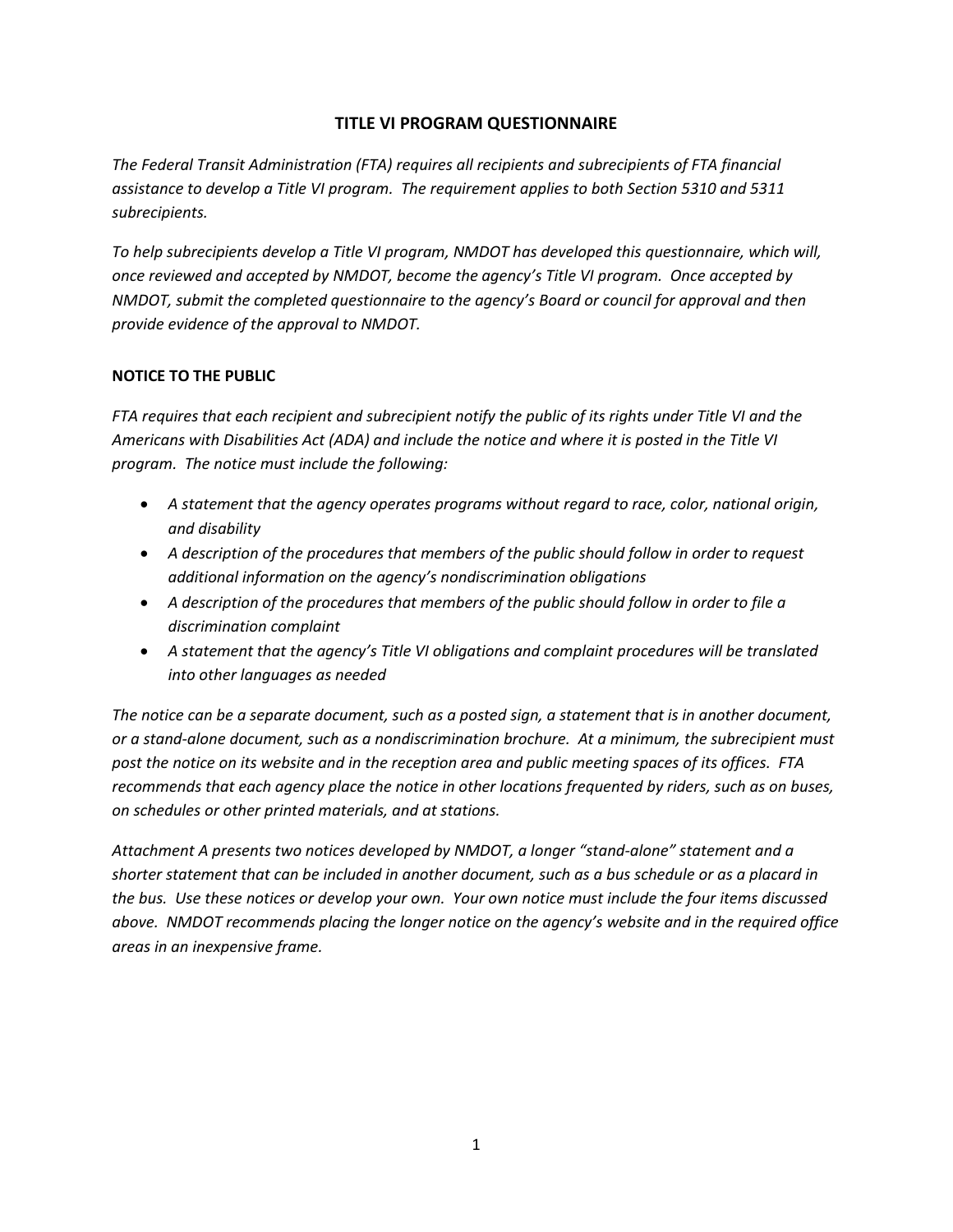1. Is subrecipient using either of NMDOT's notice(s)? If yes, which one(s)? If no, please provide a copy of your Title VI notice(s).

Yes

2. Where are the notices posted?

# SCRTD Website

3. At a minimum, has subrecipient posted a Title VI notice on its website, in the reception area of the office, and in the public meeting spaces of the office? SCRTD website and reception area of the District Website, 830 Anthony Drive, Anthony, NM 88021

# <span id="page-3-0"></span>**COMPLAINT INSTRUCTIONS AND FORM**

*FTA requires each recipient and subrecipient to have instructions for the public to follow and a form for the public to use for filing a Title VI/ADA complaint. Attachment B presents a form and instructions for filing a Title VI/ADA complaint developed by NMDOT. Use the NMDOT form and instructions or use your own if it provides for due process.*

4. Has subrecipient adopted the NMDOT-developed form and instructions for filing a Title VI complaint? If no, please attach a copy of the form and instructions that are used.

Yes.

# <span id="page-3-1"></span>**TITLE VI COMPLAINTS, INVESTIGATIONS AND LAWSUITS**

*FTA requires that recipients and subrecipients maintain a list of any complaints, active investigations conducted by entities other than FTA, and lawsuits relating to allegations of discrimination on the basis of race, color, or national origin. Attachment C presents a sample log that can be used for tracking these items. Also, the Title VI program must include a list of transit-related Title VI complaints, investigations, and lawsuits. NMDOT obtains this information with grant applications. Please note that Equal Employment Opportunity (EEO) and ADA complaints are not Title VI complaints so do not list them. If the agency is a part of a city, county, or human service agency, only list Title VI complaints, investigations, or lawsuits related to transit service.*

5. Since submitting the last grant application to NMDOT, has subrecipient had any Title VI complaints, investigations, or lawsuits related to your transit program? If yes, please complete the following table. No.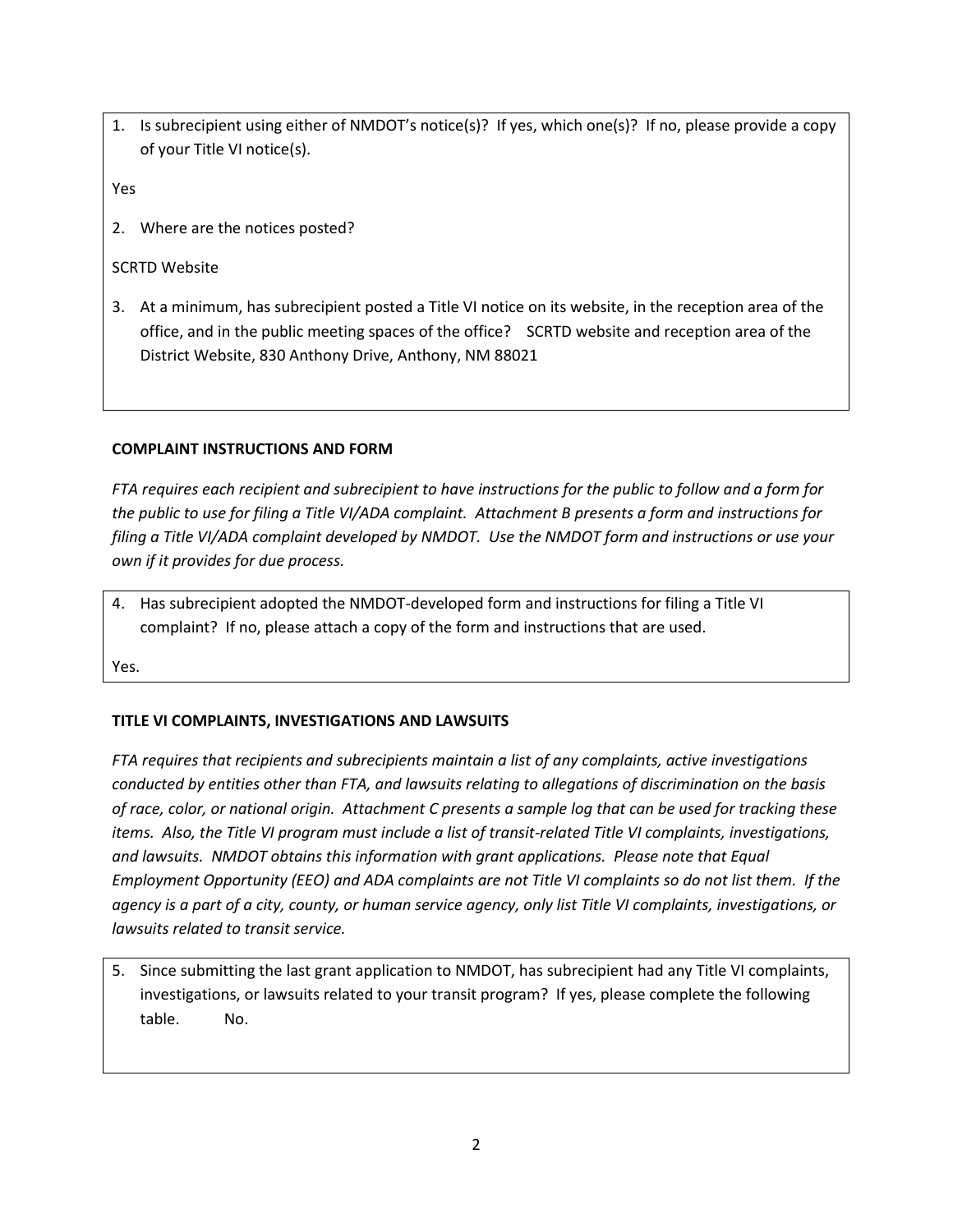| Type           | Date           | Summary       | <b>Status</b> | <b>Action(s) Taken</b> |
|----------------|----------------|---------------|---------------|------------------------|
| Complaints     | $3 - 2 - 2020$ | No Complaints |               | N/A                    |
| Investigations | $3 - 2 - 2020$ | None          |               |                        |
| Lawsuits       | $3 - 2 - 2020$ | <b>None</b>   |               |                        |

#### <span id="page-4-0"></span>**PUBLIC PARTICIPATION ELEMENT**

*FTA requires that the Title VI program include a public participation plan that includes an outreach plan to engage minority and limited English proficient (LEP) populations. The plan may include other constituencies that are traditionally underserved, such as people with disabilities, low-income populations, and others. Applicants to NMDOT for FTA assistance are required to comply with several requirements that help meet this Title VI requirement. These requirements include the published notice of intent to apply to NMDOT for FTA assistance and participation in the public transit-human services transportation coordinated plan development. Other public participation methods include open Board/ council meetings, council meetings of cities and counties that provide local funding, transit/client advisory committees, public involvement efforts for transit development plans (TDPs), passenger surveys, marketing efforts, such as booths at fairs, and presentations to service and other organizations.*

- 6. Are Board/council meetings open to the public? Yes
- 7. How does subrecipient publicize the dates, times, and locations of Board/council meetings?

Each meeting agenda is placed on the District website up to a week in advance of the meeting and publicized on facebook, twitter and via a distribution list of people who have requested being notified of these meetings. Also, district advertises in newspapers when funds are available.

8. Where are Board/council meetings held?

Meetings are scheduled the fourth Monday of the month and held at the Dona Ana County Government Center, Commission Chambers.

9. Is the location accessible to persons with disabilities?

Yes.

10. Is transit service available to the location and during the hours of the Board/council meetings? If yes, please describe. If not, does subrecipient offer transportation to the meetings upon request?

Yes. Route 5 operates with frequency every thirty minutes during the Board meeting times.

11. What other efforts has the agency made to ensure that transit riders or clients can attend Board/council meetings?

None.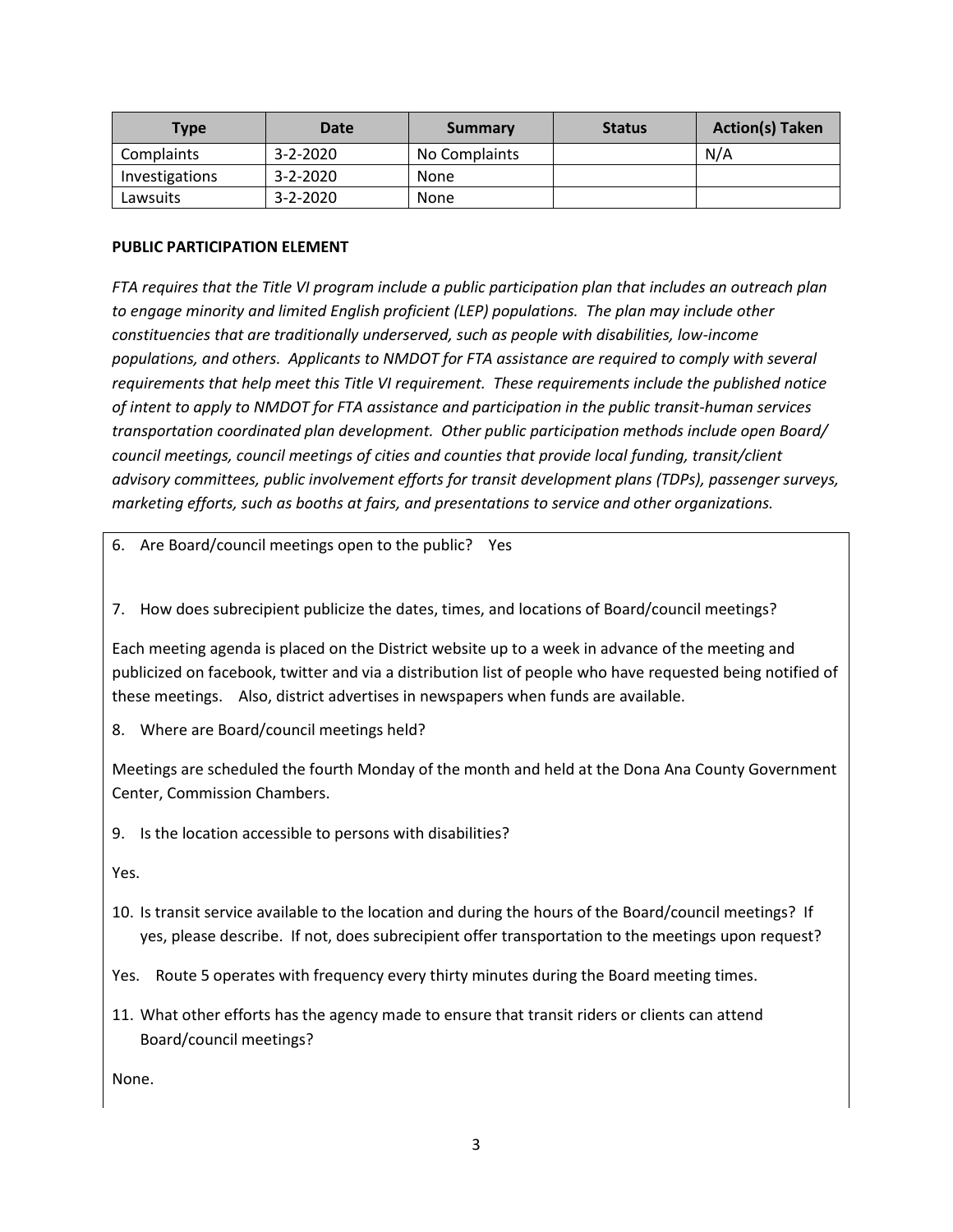12. Does subrecipient rely on any counties or cities for funding? If yes, please describe how interested parties can comment on your budget and services at city and town council meetings.

Yes. The Board has representation from several cities and one county. The District distributes its budget to these entities and makes presentations to these organizations.

13. Discuss procedures for notifying the public of fare and service changes.

The District has not made any fare changes since its inception in 2016. Services changes and comments are done via the Board meetings on a seasonal basis.

14. Discuss any other outreach efforts, including transit advisory committees, procedures for soliciting comments for fare increases and service changes, passenger surveys, public involvement for transit development plans, presentations, etc. Discuss procedures for notifying the public of fare and service changes.

The District maintains a Citizens Advisory Committee that reviews and provides input into service changes and fare modifications. Procedures for services changes and public involvement includes public comment at District Meetings, Special Meetings and Workshops. At these meetings the public is encouraged to provide comments.

# <span id="page-5-0"></span>**LIMITED ENGLISH PROFICIENCY (LEP) ELEMENT**

*FTA requires that the Title VI program include a plan for providing language assistance to LEP persons. An LEP person is someone who speaks English less than very well. To document what languages are spoken by LEP persons and to help determine what language assistance efforts the grantee should undertake, FTA requires that the grantee analyze the following four factors:*

- *the number and proportion of LEP persons served or encountered in your service area*
- *the frequency with which LEP individuals come into contact with your transit service*
- *the nature and importance of your transit service*
- *the language assistance resources potentially available to assist LEP persons*

*By completing this questionnaire, subrecipient will have completed the required four-factor analysis.*

*The primary source data on LEP populations is the U.S. Census. We have provided a table for each subrecipient to fill with Census data. To look up the 2010 Census data:*

- *Go to [US Census Fact Finder](http://factfinder2.census.gov/faces/nav/jsf/pages/index.xhtml?intcmp=sldr4)*
- *Search each county or city in the service area*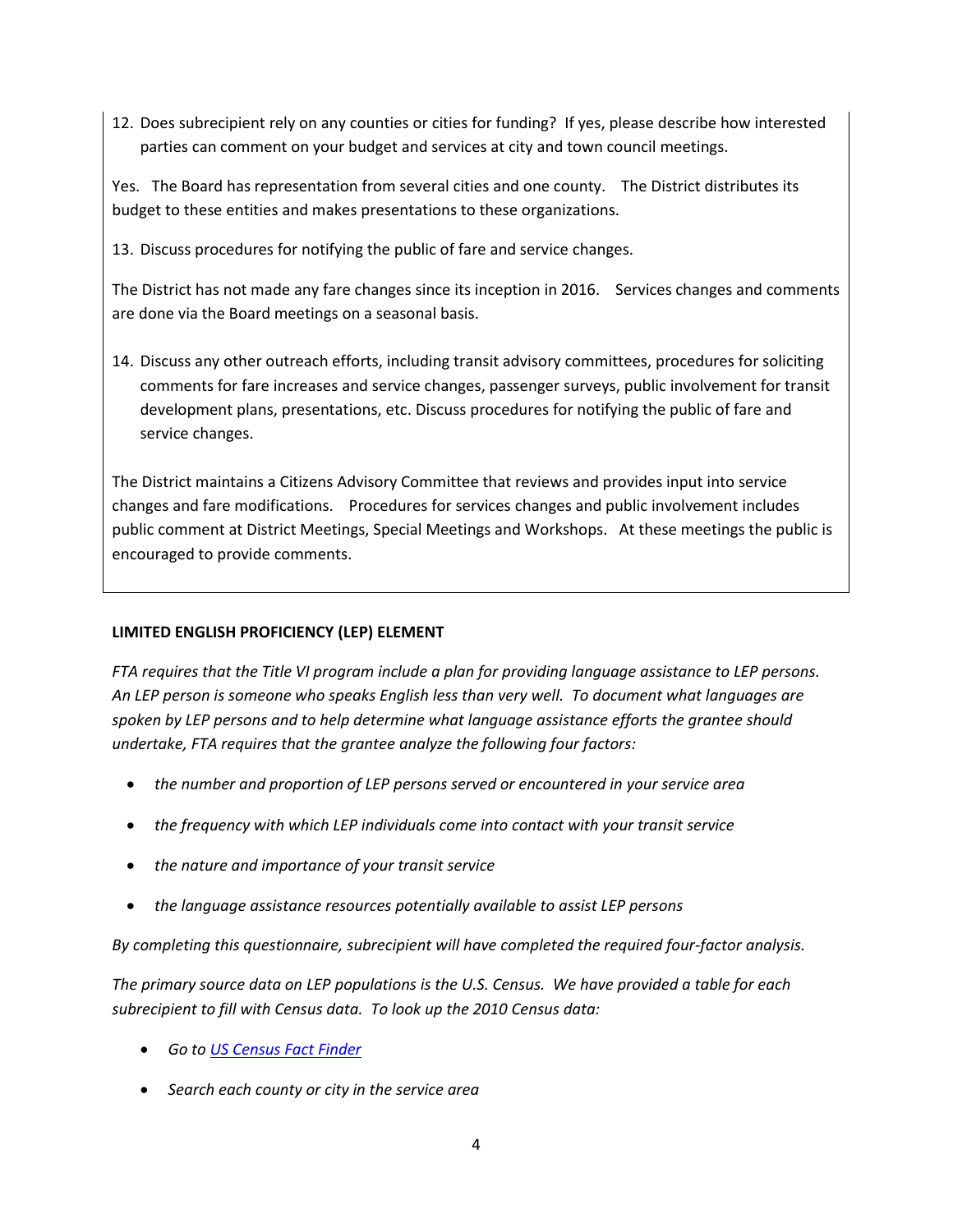- Select American Community Survey "Education, Marital Status, Relationships, Fertility..."
- *Scroll down to "language spoken at home"*

*Please add columns, if needed.*

| Table 1<br>2010 Census Numbers for LEP Persons Residing within the Service Area                  |             |             |             |              |                                                               |
|--------------------------------------------------------------------------------------------------|-------------|-------------|-------------|--------------|---------------------------------------------------------------|
| <b>Population 5 Years and Over</b><br>by Language Spoken at Home<br>and Ability to Speak English | City/County | City/County | City/County | <b>Total</b> | Percentage<br>οf<br><b>Population</b><br>5 Years and<br>Older |
| <b>Population 5 Years and Over</b>                                                               |             |             |             |              |                                                               |
| Speak English less than "very<br>well"                                                           |             |             |             |              |                                                               |
| <b>Spanish</b>                                                                                   |             |             |             |              |                                                               |
| Speak English less than "very<br>well"                                                           |             |             |             |              |                                                               |
| <b>Other Indo-European</b>                                                                       |             |             |             |              |                                                               |
| Speak English less than "very<br>well"                                                           |             |             |             |              |                                                               |
| <b>Asian and Pacific Island</b>                                                                  |             |             |             |              |                                                               |
| Speak English less than "very<br>well"                                                           |             |             |             |              |                                                               |
| <b>All Other</b>                                                                                 |             |             |             |              |                                                               |
| Speak English less than "very<br>well"                                                           |             |             |             |              |                                                               |

*Survey staff members, including bus drivers, reservationists/dispatchers, customer service agents, and office personnel, to determine the frequency of contact with LEP persons, what languages are spoken by these persons, and the languages they speak and/or understand. Attachment D presents a sample survey form. After conducting the survey, please complete the following table. (5310 providers not conducting the survey should not complete the table and answer question 14.)*

| Table 2<br><b>Frequency of Contact with LEP Persons</b> |                                 |  |  |
|---------------------------------------------------------|---------------------------------|--|--|
| <b>Frequency</b>                                        | Languages Spoken by LEP Persons |  |  |
| Daily                                                   | Spanish, English                |  |  |
| Weekly                                                  | Spanish, English                |  |  |
| Monthly                                                 | Spanish, English                |  |  |
| Less frequently than monthly                            | Spanish, English                |  |  |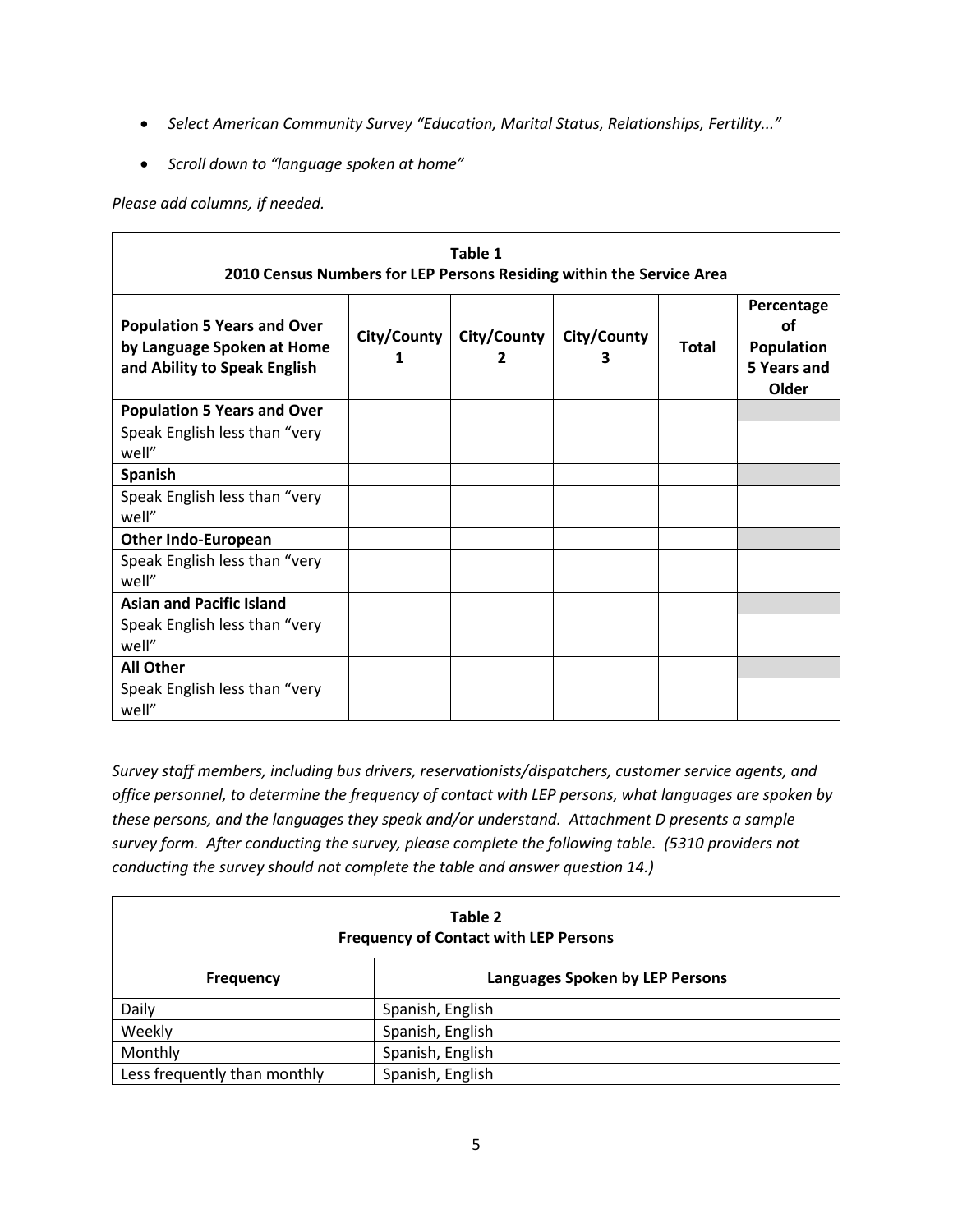15. If subrecipient has not completed Table 2, discuss the frequency of contact with LEP persons and the languages spoken by these persons. (5310 only)

Not Applicable to SCRTD.

16. Provide a description of your service (type, days and hours) and list the major activity centers served (communities, employers, Rail Runner Express stations, park and ride lots, government and human service agencies, medical facilities, shopping centers, and recreational facilities). This information can be found in your most recent grant application.

The Transit District operates bus service Monday through Friday from 6:30 a.m. to 6:00 p.m. Major activity centers include downtown Las Cruces via the MVITT Center, NMSU, Mesilla Valley Mall, Mountain View and Memorial Medical Center Hospitals, City of Anthony and Sunland Park, the NW Transit Center at Remcon, Northeast Transit Center and the Dona Ana County Community Colleges.

17. Discuss trip purpose from passenger surveys or transit development plans, if conducted.

A limited number of passengers surveys have been conducted. A new more statistically viable passenger survey is planned in September 2020.

18. Does staff speak languages other than English? If so, what languages? Does subrecipient utilize staff to translate?

Most staff are bilingual, speaking both English and Spanish. Not necessary.

19. Has subrecipient translated documents into Spanish or another language? If yes, please list the documents and the languages they are translated into.

Most documents are in Spanish and English. This includes, SCRTD website, bus schedules, rider alerts, and press releases.

20. Does the agency use Google Translate for your web site? If yes, what languages?

Google maps is used in the website and a link is present for Google Translate.

21. What other language assistance efforts is subrecipient undertaking?

None.

22. Has subrecipient made arrangements with other organizations to provide language assistance efforts? If yes, what organizations and what services?

No, not necessary. District staff are able to provide language assistance on the bus, by phone via customer service and in the office.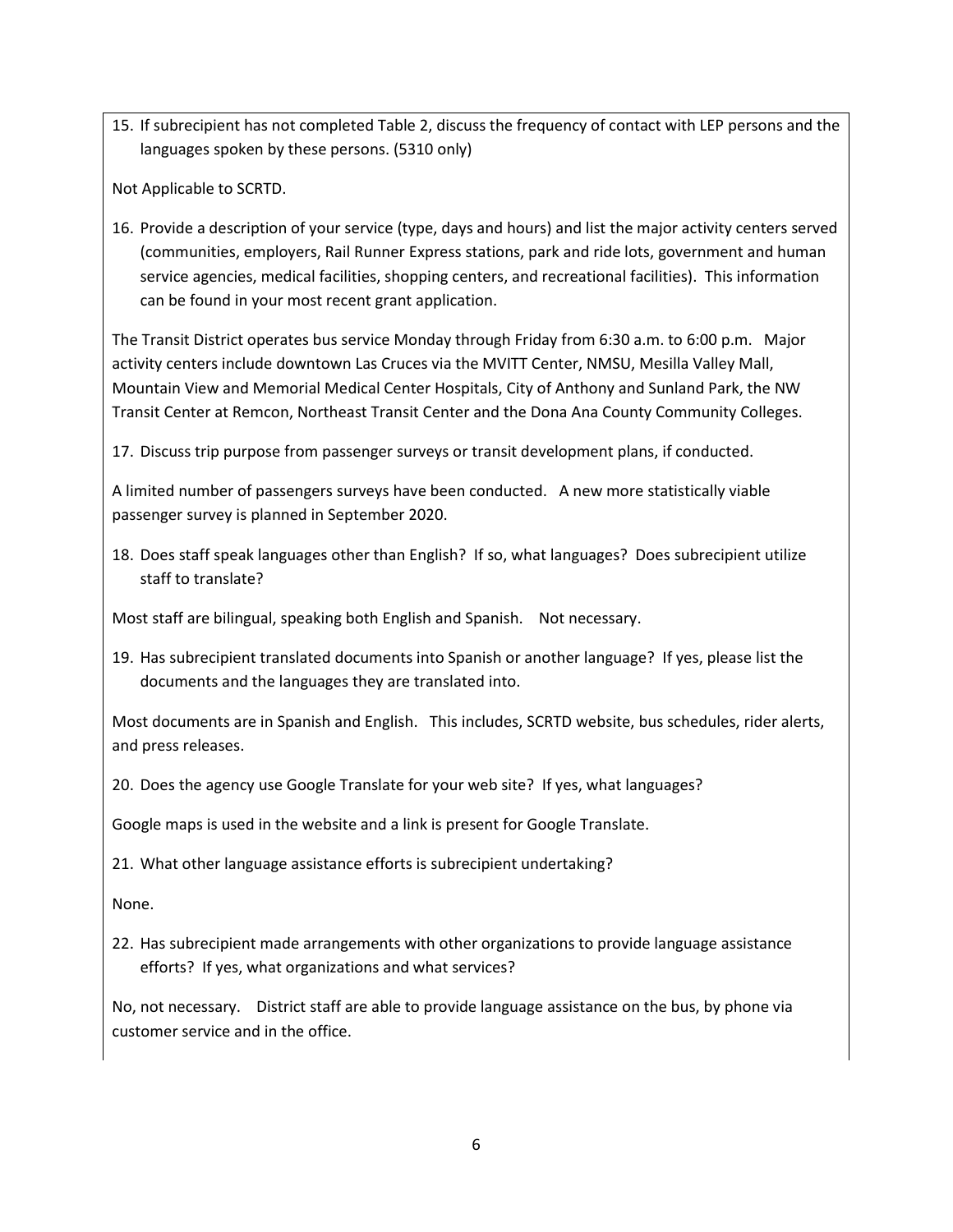23. How are LEP persons notified of language assistance services?

They are informed via District documents and services.

24. Discuss outreach programs, such as travel training, school presentations, and community presentations and if these efforts potentially reach LEP persons.

The District has been conducting outreach services and programs in the community, including communities where seniors, people with disabilities and community members that may have limited communication skills and need translation of services.

25. Describe how language assistance efforts are monitored, evaluated, and updated.

Senior staff work with new employees to provide training and assistance.

26. Describe how employees are trained in language assistance efforts.

Staff provide documents, conduct travel training with new employees and provide exposure to the position as needed.

27. Please provide an estimate of what language assistance efforts cost the agency annually.

This is difficult to project. However, given the fact that the vast majority of employees are bilingual, cost is limited to providing training assistance. Our best estimate is under \$20,000.

#### <span id="page-8-0"></span>**PLANNING AND ADVISORY BOARDS**

*FTA requires that the Title VI program present the racial make-up of all transit-related, non-elected planning boards, advisory councils or committees, or similar committees, the membership of which is selected by the subrecipient, and a description of the efforts to encourage the participation of minorities on such committees.*

28. List all transit-related advisory boards and committees and the purpose of each.

The Transit District Board is composed if eight members that are elected officials representing each of the Transit District members. The District Board serves as the advisory board for the region.

29. How are members selected?

Members our selected by their member organization usually following an election or when the members term expires.

30. What is the racial makeup of each board and committee?

Currently, the Board is composed of eight White members with five of the eight Hispanic.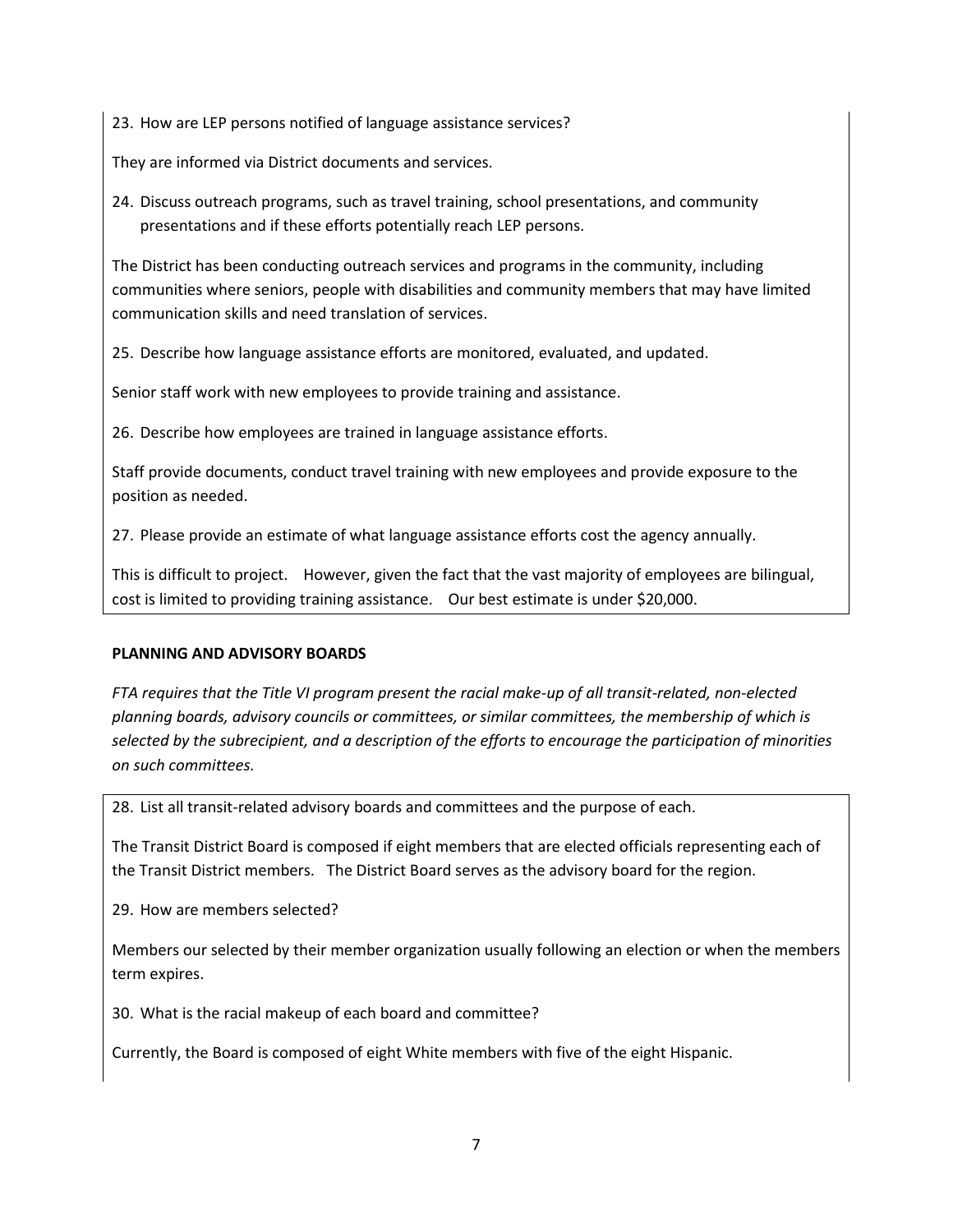31. What efforts are undertaken to encourage participation of minorities on these committees?

There are no committees, only the Board meets monthly. Public engagement is encouraged via Website, Agenda Distribution, through Social media such as Twitter and Facebook.

#### <span id="page-9-0"></span>**SUBGRANTEES**

*FTA requires the Title VI program to include procedures for monitoring subrecipients for compliance with Title VI.*

- 32. Does subrecipient provide any FTA funds to any other transit-related agency? If yes, this is a subrecipient. Please list them. How are subrecipients monitored for compliance with Title VI?
- No. The District does not provide any FTA funds to other agencies.

#### <span id="page-9-1"></span>**FACILITY LOCATION EQUITY ANALYSIS**

*FTA requires the Title VI program to include procedures for ensuring an equity analysis of facility locations is conducted during the planning for a construction of a new facility. The Transit and Rail Division ensures compliance with this requirement when providing FTA funding for a new facility.*

#### <span id="page-9-2"></span>**FIXED-ROUTE SYSTEMWIDE SERVICE STANDARDS**

*The following questions only apply to operators of fixed-route service. Subrecipients that only provide demand-response service can stop here. Please note that all 5310-provided service and route deviation service are considered demand-response service for the purposes of Title VI.*

*FTA requires operators of fixed-route service to set systemwide service standards for each fixed-route mode of service provided and include the standards in the Title VI program. The service standards must address vehicle loads, headways, on-time performance, and service availability.*

33. What types of fixed-route bus service does subrecipient provide (local, express, commuter, intercity)? The District provides local bus service.

#### **Vehicle Load (Capacity) Standards**

34. Has subrecipient adopted vehicle capacity standards? If yes, what are they?

No, this is not necessary. As a rural agency we do not achieve maximum capacity on our buses.

35. Does subrecipient allow standees on buses for each type of service provided? If no, please explain.

Yes. Buses have handrails and there are rare times when it is necessary on a limited trip basis to do so.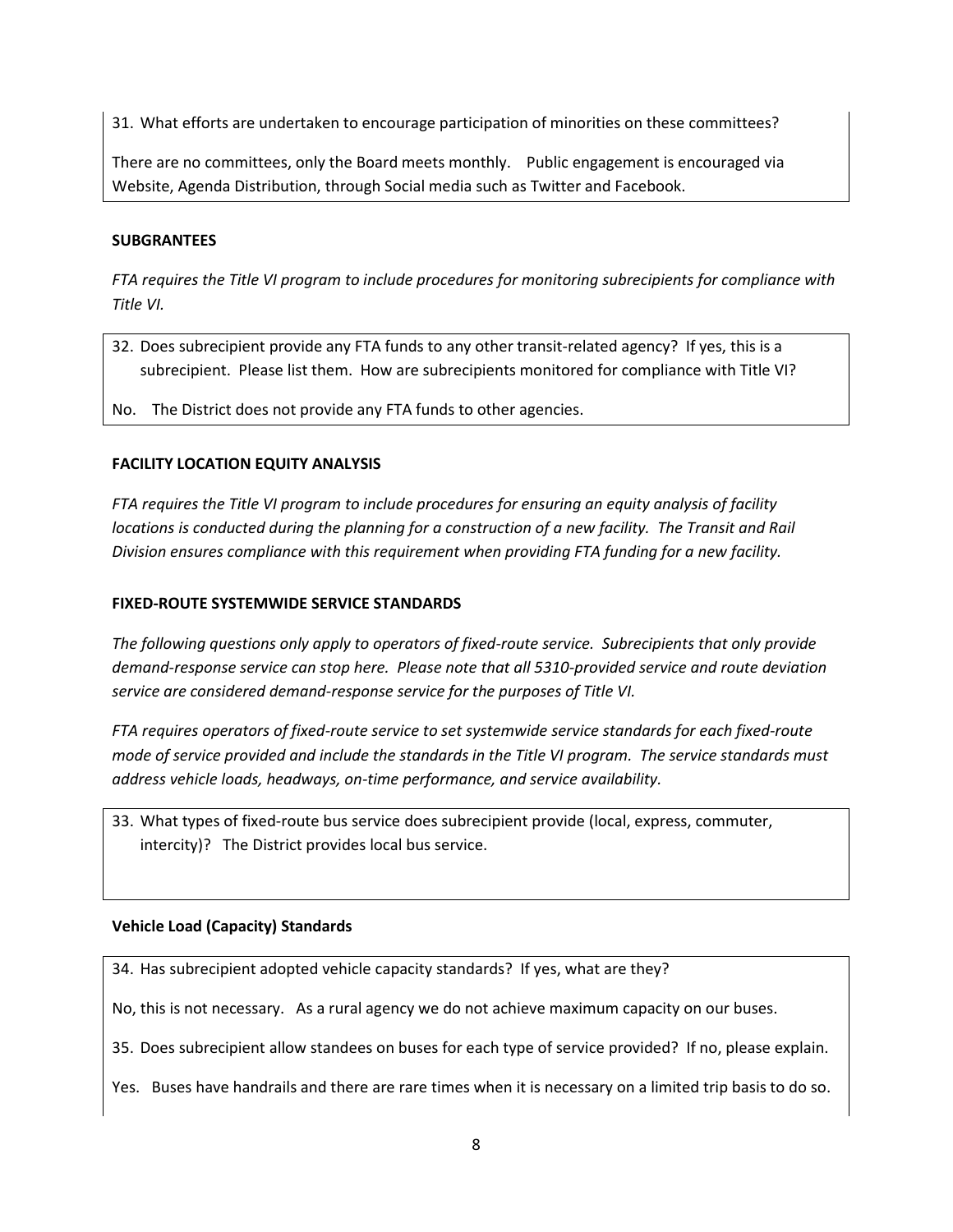36. Does subrecipient allow standees on buses for always of the day (peak and off-peak)?

Yes.

37. Has subrecipient adopted the manufacturers' capacity standards for seated and standing passengers?

Yes.

38. Does subrecipient regularly have standees on buses? If yes, does subrecipient have plans to increase the amount of service to reduce the number of standees?

No.

#### **Vehicle Headway Standards**

39. Has subrecipient adopted vehicle headway standards? If yes, what are they?

No.

40. What are the headways for each type of fixed-route service?

Three bus routes operated on two hour headways. One Bus route operates on hourly headways.

41. Are the headways the same for peak and off-peak hours? If no, discuss the differences.

Yes.

42. What are the headways for evening service?

The same as during the day.

43. What are the headways for Saturday and Sunday service?

No weekend service at present.

44. How has subrecipient set the headways?

Based on funding and service coverage.

#### **On-time Performance Standards**

45. What is the on-time performance standard(s)?

At or above 95 percent.

46. Has subrecipient set a systemwide goal for on-time performance? If yes, what is the goal?

Yes, above 95 percent.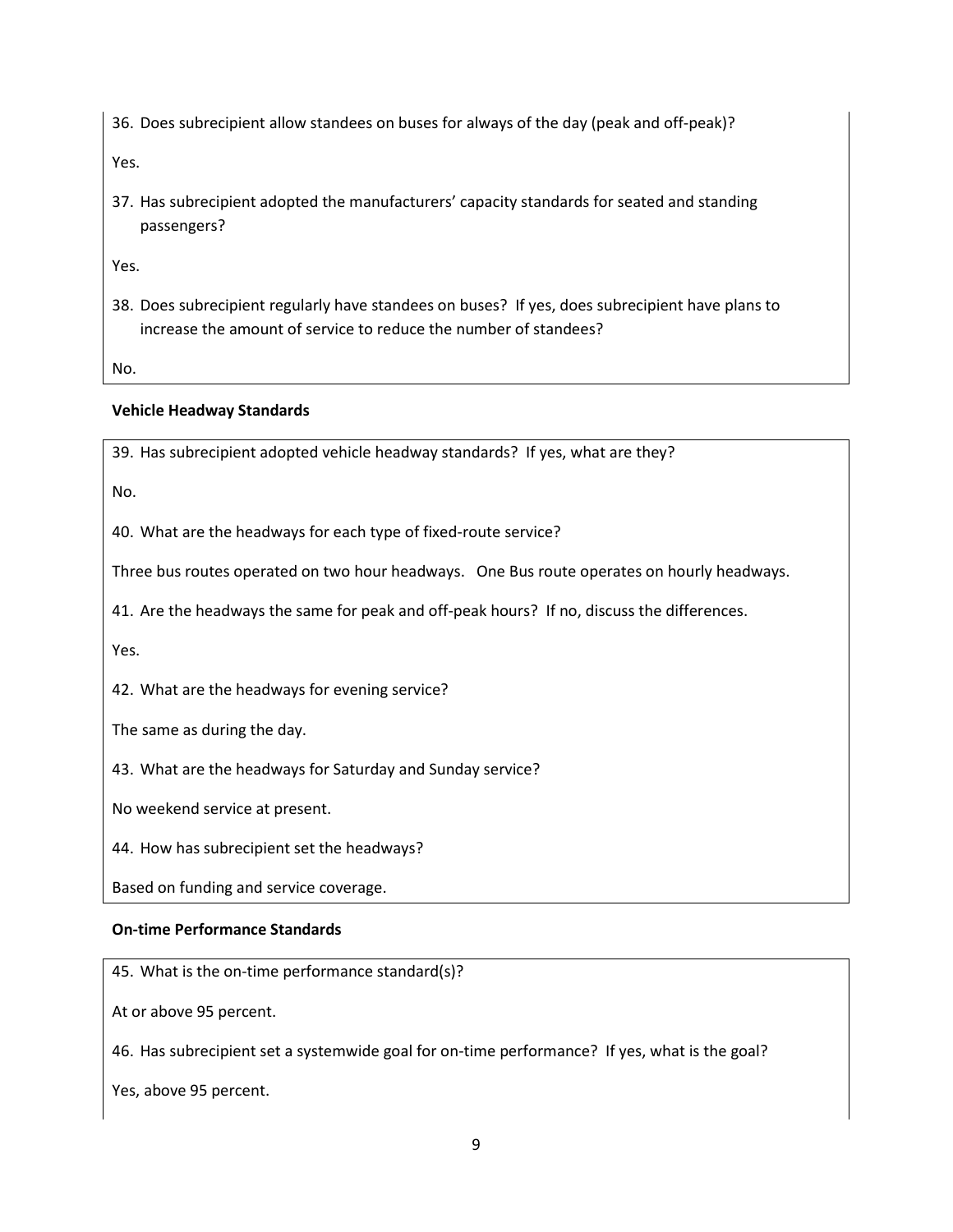47. Does subrecipient have problems with on-time performance?

No.

#### **Service Availability Standards**

48. What criteria are used to decide where to locate local fixed-route service?

The five year planning process identified transit need and bus routes where developed with this in mind. The ten year plan will evaluate and set standard for service performance going forward.

49. Does subrecipient provide general public demand responsive service in areas service by fixed routes? If no, how far from the fixed-routes does subrecipient provide general public demandresponse service?

No demand response service provided.

50. Discuss spacing of bus stops, if used.

Most bus routes are rural and operate 30 to 45 miles on each trip. The current average is 14 bus stops in one direction. Consequently, bus stops are spaced close when in towns and further apart between towns.

51. Discuss subrecipient policy regarding activity centers served (employers, shopping centers, hospitals, clinics, senior housing centers, Rail Runner Express stations, city halls, etc.)

There is no policy present. The ten year planning process may address this requirement.

#### <span id="page-11-0"></span>**FIXED-ROUTE SYSTEMWIDE POLICIES**

*FTA requires operators of fixed-route service to set systemwide policies for each fixed-route mode of service provided and include the policies in the Title VI program. The policies must address distribution of service amenities, such as passenger shelters, and the assignment of buses to garages and routes.*

52. Describe the passenger amenities, such as passenger shelters, benches, and waste receptacles and where are they located?

The District has no passenger amenities present.

53. How does subrecipient determine where to place each type of passenger amenity?

Not Applicable.

54. How does subrecipient distribute route and schedule information?

Digitally. Thorough Google maps route and schedule information is available via phone and computer. Printed copies are still available at libraries, government offices and community centers.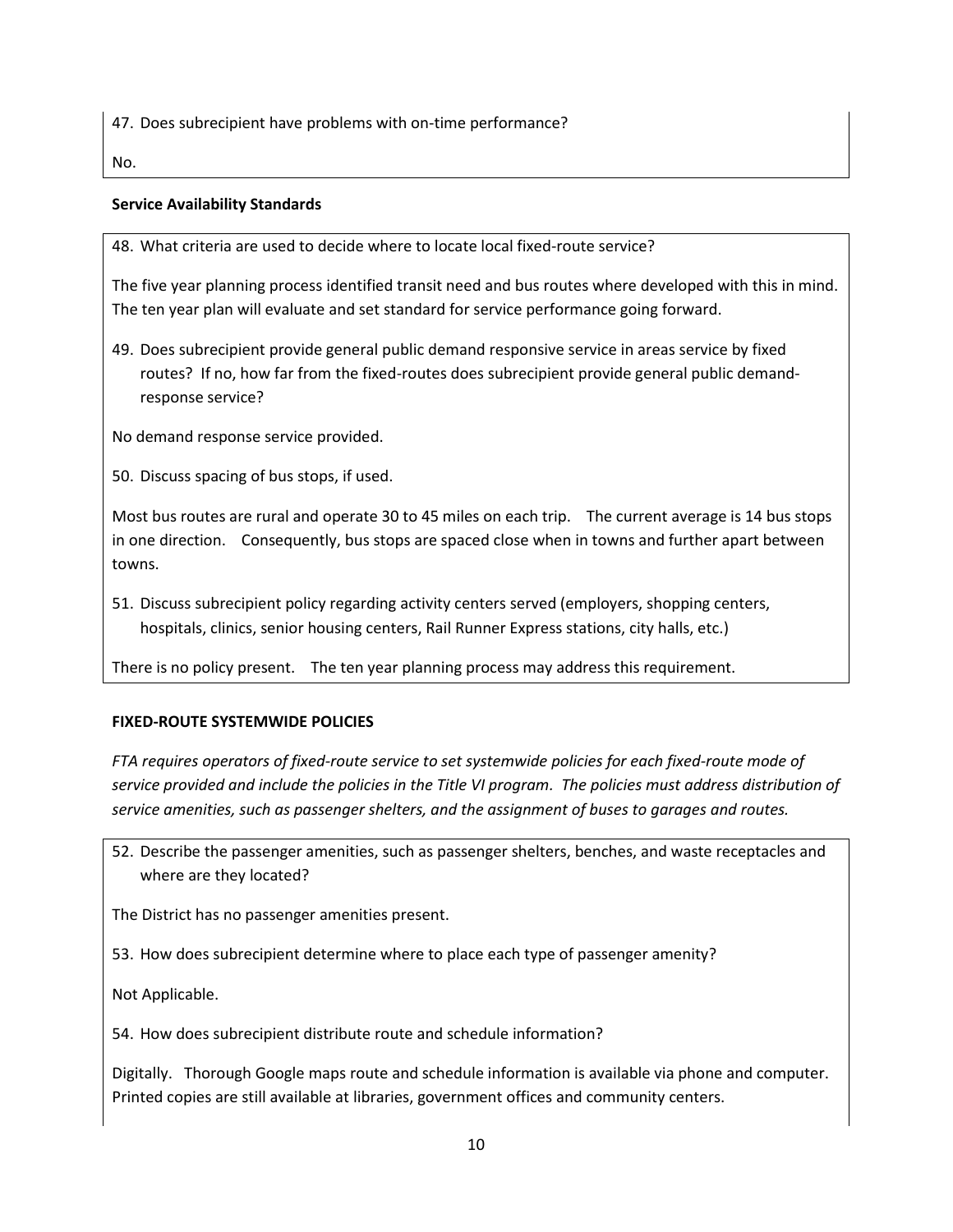55. What kind of route and schedule information, if any, is provided at bus stops?

None. Again, most riders now access their information via phone, and they may do so via Google maps.

56. Discuss implementation or plans for electronic/passenger information for bus departures and arrivals, if any.

None planned.

57. Discuss the number of bus garages/storage locations, how buses are allocated to the different locations? If only one location, respond "N/A."

N/A

58. How are buses assigned to routes?

Based on mileage of the bus. Some routes are longer, and the fleet manager is working to average out the age of the fleet.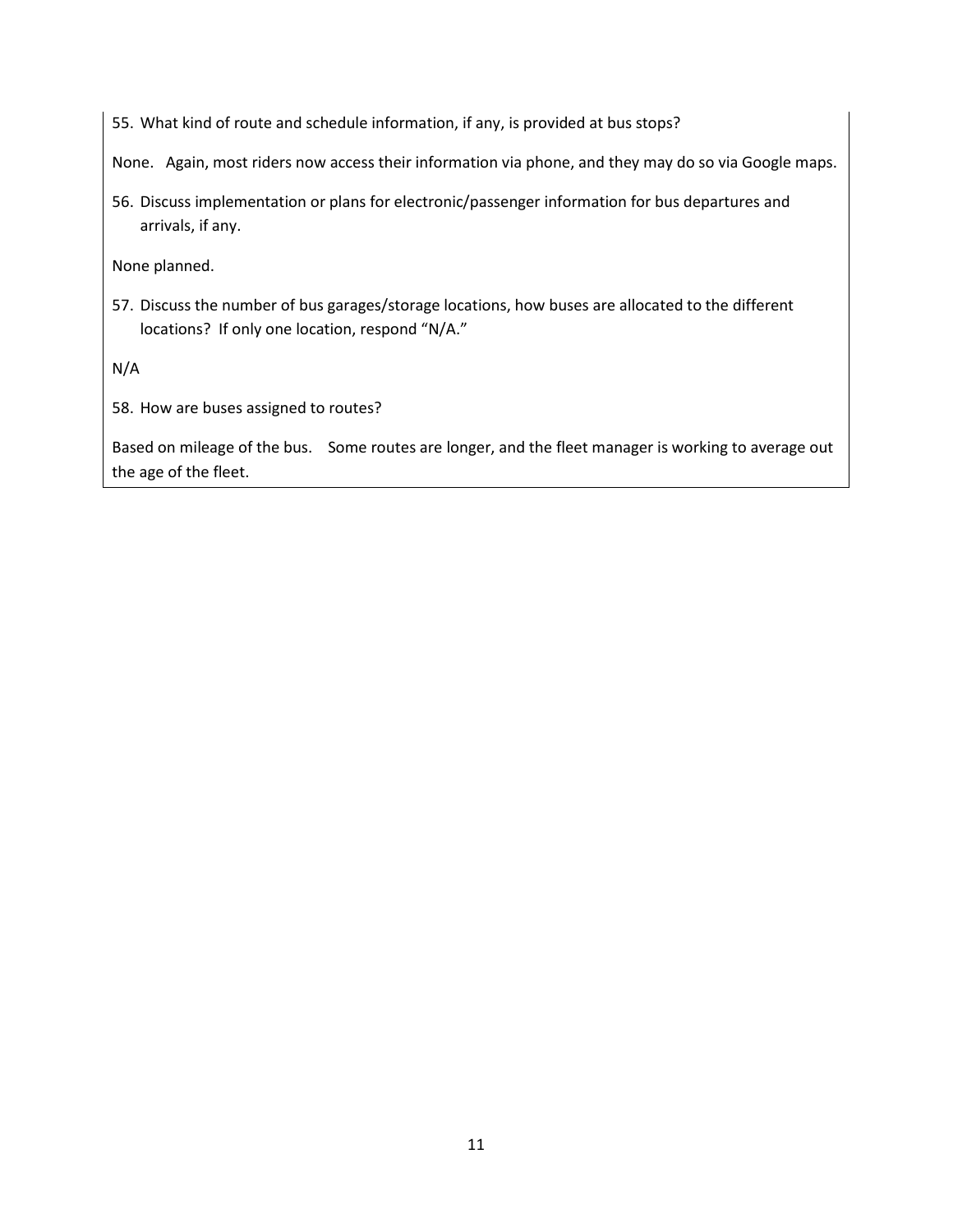# **Attachment A Nondiscrimination Notice**

# **Long Nondiscrimination Notice**

# **Nondiscrimination**

South Central Regional Transit District (SCRTD) operates its programs and services without regard to race, color, national origin, and disability, in accordance with Title VI of the Civil Rights Act and the Americans with Disabilities Act. Any person who believes she or he has been aggrieved by any unlawful discriminatory practice may file a complaint with SCRTD. For more information on SCRTD civil rights program and the procedures to file a complaint, please visit our website at SCRTD.ORG or call, email, or visit our offices at 575-322-9881, [admin@scrtd.org,](mailto:admin@scrtd.org) 830 Anthony Drive, Las Cruces, NM 88021.

You may also file a complaint with the New Mexico Department of Transportation. For more information on the New Mexico Department of Transportation's civil rights program, and the procedures to file a complaint, please call 1-800-554-0936 or (505) 470- 6739; email [ADA.TitleVICoordinator@state.nm.dot;](mailto:ADA.TitleVICoordinator@state.nm.dot) or visit our administrative offices at 1590 Pacheco St., Suite A-10, Santa Fe, NM 87505. For more information, visit [www.dot.state.nm.us.](http://www.dot.state.nm.us/)

A complainant may file a complaint directly with the Federal Transit Administration (FTA), Office of Civil Rights, Attention: Title VI/ADA Program Coordinator, East Building, 5th Floor-TCR, 1200 New Jersey Ave., SE, Washington, DC 20590. Phone: (202) 366-4043.

If information is needed in another language, please contact us at 575-323-1620.

# **Short Nondiscrimination Notice**

SCRTD operates its programs and services without regard to race, color, national origin, and disability in accordance with Title VI of the 1964 Civil Rights Act and the Americans with Disabilities Act of 1990. To find out more about our nondiscrimination obligations, to file a complaint, or to request this information in another language, please contact us at [ADMIN@SCRTD.ORG](mailto:ADMIN@SCRTD.ORG) or 575-323-1620.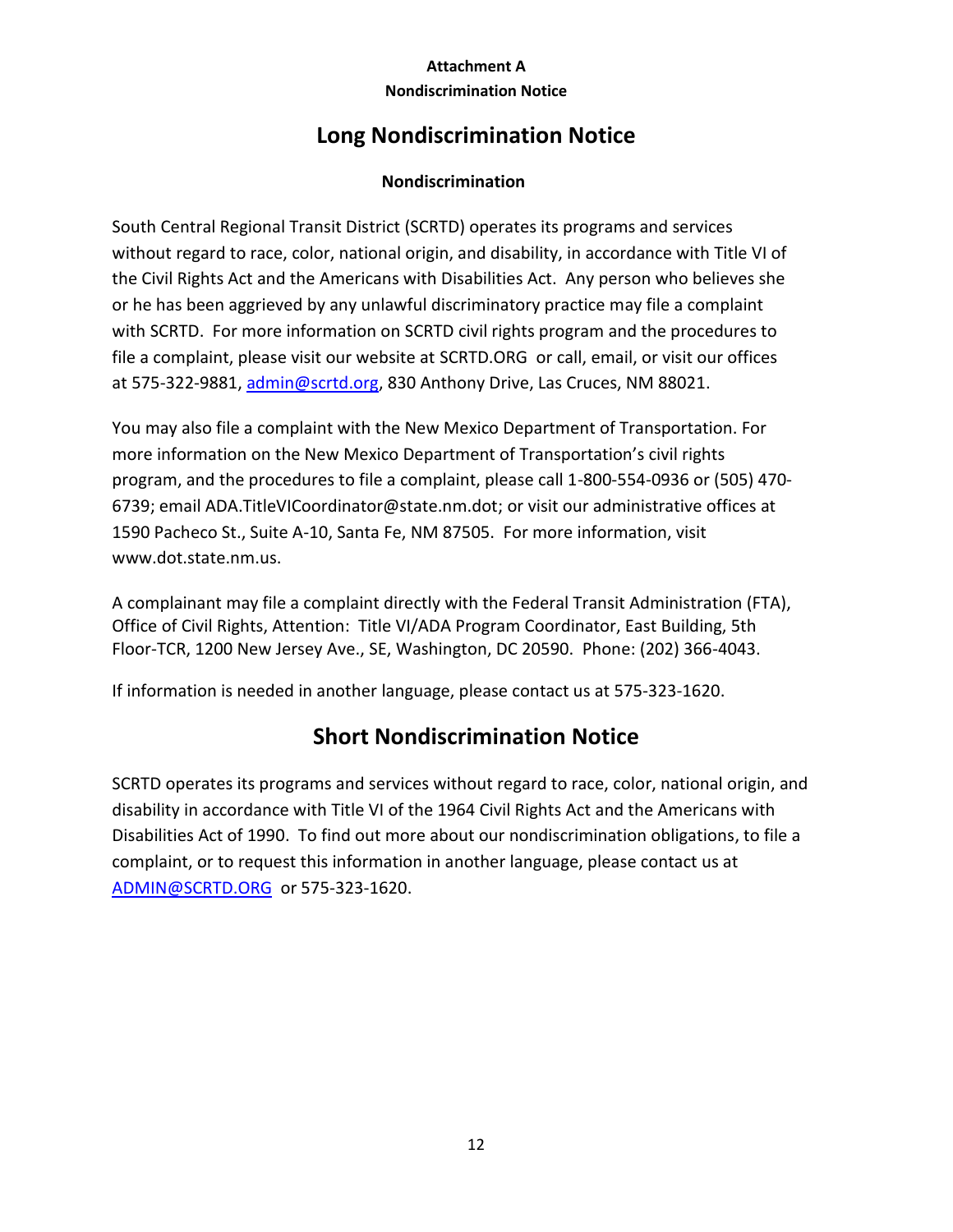#### **Title VI/ADA Complaint Procedures**

# **Title VI/ADA Complaint Procedures**

SCRTD is committed to a policy of nondiscrimination in the provision of public transportation service. If you believe that you have been subjected to discrimination due to your race, color, national origin, or disability, or have a complaint about the accessibility of our service, you can file a complaint. Please provide all facts and circumstances surrounding your issue or complaint so we can fully investigate the incident.

# **How do you file a complaint?**

You can call SCRTD at 575-323-1620 or use the accompanying form.

You may file a signed, dated and written complaint no more than 180 days from the date of the alleged incident. The complaint should include:

- Your name, address and telephone number. (See question 1 of the complaint form.)
- How, why, and when you believe you were discriminated against. Include as much specific, detailed information as possible about the alleged acts of discrimination, and any other relevant information. (See questions 6, 7, 8, 9, 10, and 11 of the complaint form)
- The names of any persons, if known, whom the director could contact for clarity of your allegations. (See question 11 of the complaint form.)

Please mail, email or return your completed form to:

**SCRTD** P.O. BOX 2104, Las Cruces, NM 88004 ADMIN@SCRTD.ORG

# **Do you need complaint assistance?**

If you are unable to complete a written complaint due to a disability or if information is needed in another language, we can assist you. Please contact us at [phone].

# **How will your complaint be handled?**

SCRTD investigates complaints received no more than 180 days after the alleged incident. SCRTD will process complaints that are complete. Once a completed complaint is received, SCRTD will review it to determine if it has jurisdiction. The complainant will receive a letter acknowledging receipt of the complaint and whether SCRTD has jurisdiction to investigate the complaint.

SCRTD will generally complete an investigation within 90 days from receipt of a complaint. If more information is needed to resolve the case, SCRTD may contact you. Unless a longer period is specified by SCRTD, you will have ten (10) days from the date of the request to send the requested information. If the requested information is not received, SCRTD may administratively close the case. A case may also be administratively closed if you no longer wish to pursue it.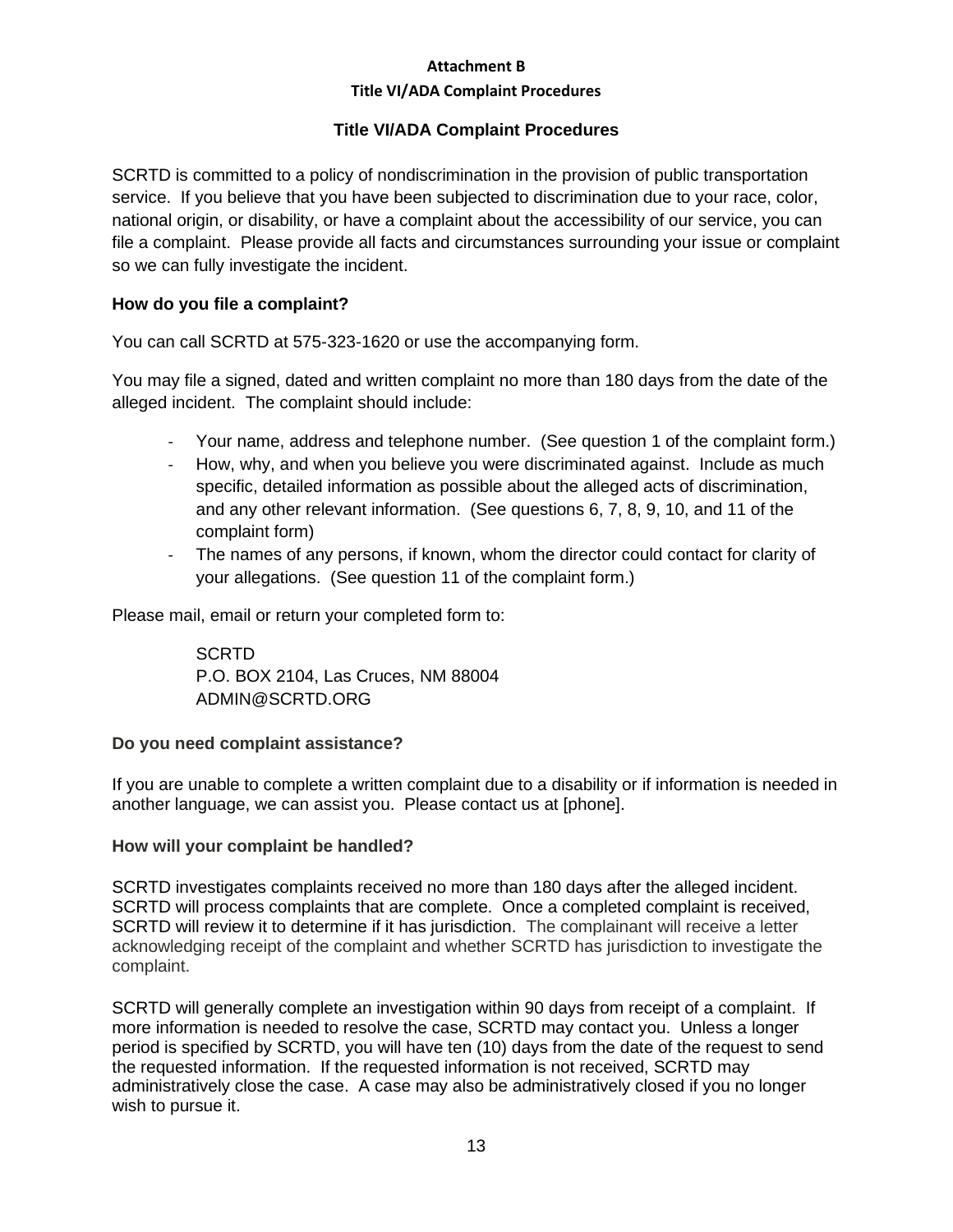#### **Title VI/ADA Complaint Procedures**

After the investigation is complete, SCRTD will send you a letter summarizing the results of the investigation, stating the findings, and advising of any corrective action to be taken as a result of the investigation. If you disagree with SCRTD's] determination, you may request reconsideration by submitting a request in writing to SCRTD within seven (7) days after the date of the letter, stating with specificity the basis for the reconsideration. SCRTD will notify you of the decision either to accept or reject the request for reconsideration within ten (10) days. In cases where reconsideration is granted, SCRTD will issue a determination letter to the complainant upon completion of the reconsideration review.

# **Do I have other options for filing a complaint?**

We encourage that you file the complaint with us. However, you may file a complaint with the New Mexico Department of Transportation or the Federal Transit Administration:

New Mexico Department of Transportation 1590 Pacheco Street Suite A-10 Santa Fe, NM 87505 1-800-554-0936 1-505-470-9668 www.dot.nm.us

Federal Transit Administration Office of Civil Rights 1200 New Jersey Avenue SE Washington, DC 20590 1-202-366-4043 www.transit.dot.us

# **How do I obtain more information?**

If you need more information on SCRTD'S nondiscrimination obligations or complaint procedure, please contact us at 575-323-1620 or ADMIN@SCRTD.ORG.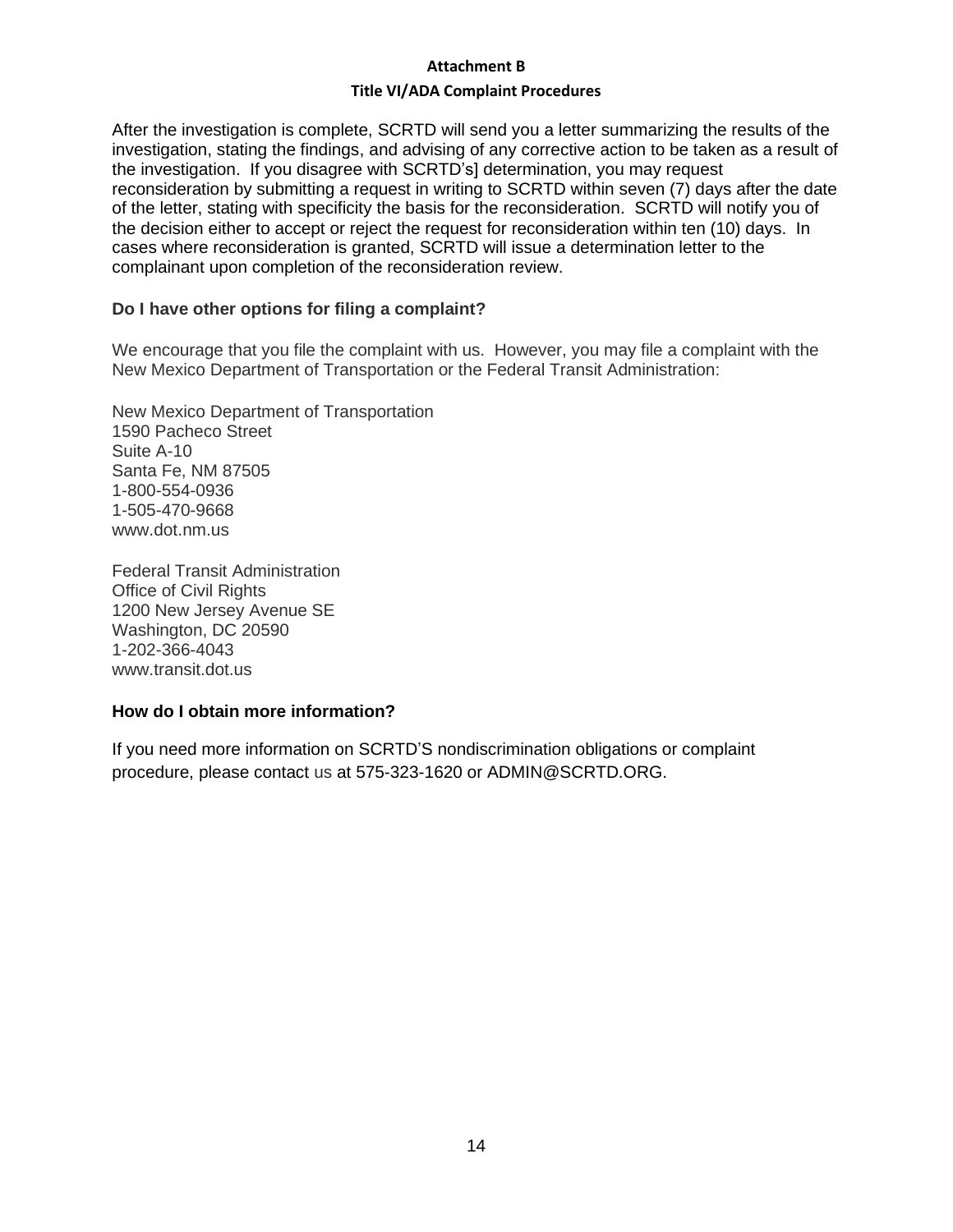#### **Title VI/ADA Complaint Form and Instructions**

# **TITLE VI/ADA COMPLAINT FORM**

If you believe that you have been subjected to discrimination due to your race, color, national origin, or disability, or have a complaint about the accessibility of SCRTD service, you can use this form to file a complaint. Please provide all facts and circumstances surrounding your issue or complaint so we can fully investigate the incident.

Please mail, email or return this form to:

**SCRTD** P.O. Box 2104, Las Cruces, NM 88004 admin@scrtd.org

| 1. Complainant's name:                                                                                                 |                                                       |                            |              |  |
|------------------------------------------------------------------------------------------------------------------------|-------------------------------------------------------|----------------------------|--------------|--|
| Address:                                                                                                               |                                                       |                            |              |  |
| City:                                                                                                                  | State:                                                | Zip Code:                  |              |  |
| Daytime telephone: (<br>$\lambda$                                                                                      |                                                       |                            |              |  |
| E-mail address:                                                                                                        |                                                       |                            |              |  |
| Do you prefer to be contacted via e-mail? $\Box$ Yes                                                                   | $\Box$ No                                             |                            |              |  |
| 2. Are you filing this complaint on your own behalf?                                                                   |                                                       |                            |              |  |
| $\Box$ Yes If YES, please go to question 6. $\Box$ No If NO, please go to question 3.                                  |                                                       |                            |              |  |
| 3. Please provide your name and address.                                                                               |                                                       |                            |              |  |
| Name of person filing complaint:                                                                                       |                                                       |                            |              |  |
| Address:                                                                                                               |                                                       |                            |              |  |
| City:                                                                                                                  | State:                                                | Zip Code:                  |              |  |
| Daytime telephone: (                                                                                                   |                                                       |                            |              |  |
| E-mail address:                                                                                                        |                                                       |                            |              |  |
| $\Box$ No<br>Do you prefer to be contacted via e-mail? $\Box$ Yes                                                      |                                                       |                            |              |  |
| 4. What is your relationship to the person for whom you are filing the complaint?                                      |                                                       |                            |              |  |
|                                                                                                                        |                                                       |                            |              |  |
| 5. Please confirm that you have obtained the permission of the aggrieved party to file<br>a complaint on their behalf. |                                                       |                            |              |  |
| $\Box$ No, I do not have permission<br>$\Box$ Yes, I have permission.                                                  |                                                       |                            |              |  |
| I believe that the discrimination I experienced was based on (check all that apply).<br>6.                             |                                                       |                            |              |  |
| $\Box$ National Origin<br>$\Box$ Race<br>$\Box$ Color                                                                  | $\Box$ Disability                                     | $\Box$ Accessibility Issue | $\Box$ Other |  |
|                                                                                                                        | 7. Date of alleged discrimination (Month, Day, Year): |                            |              |  |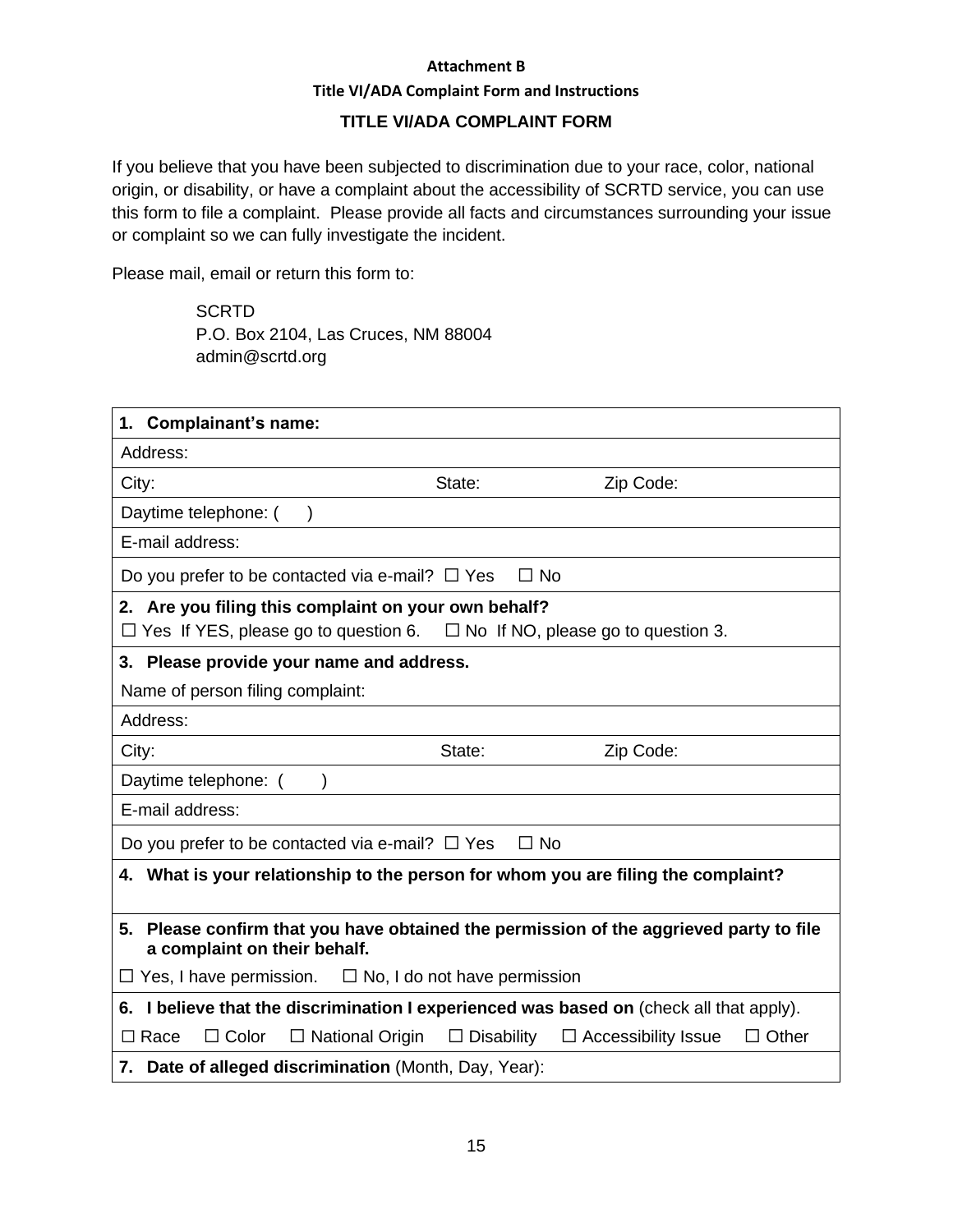# **Title VI/ADA Complaint Form and Instructions**

|    | 8. Where did the alleged discrimination take place?                                                                                                                                                                                                                                                                                             |
|----|-------------------------------------------------------------------------------------------------------------------------------------------------------------------------------------------------------------------------------------------------------------------------------------------------------------------------------------------------|
|    |                                                                                                                                                                                                                                                                                                                                                 |
| 9. | Explain as clearly as possible what happened and why you believe that you were<br>discriminated against. Describe all of the persons that were involved. Include the name<br>and contact information of the person(s) who discriminated against you (if known). Use the<br>back of this form or separate pages if additional space is required. |
|    | 10. Please list any and all witnesses' names and phone numbers/contact information.<br>Use the back of this form or separate pages if additional space is required.                                                                                                                                                                             |
|    | 11. What type of corrective action would you like to see taken?                                                                                                                                                                                                                                                                                 |
|    | 12. Have you filed a complaint with any other federal, state, or local agency, or with any                                                                                                                                                                                                                                                      |
|    | federal or state court? $\Box$ Yes If yes, check all that apply.<br>$\Box$ No                                                                                                                                                                                                                                                                   |
|    | $\Box$ Federal agency (list agency's name)                                                                                                                                                                                                                                                                                                      |
|    | $\Box$ Federal court (provide location)                                                                                                                                                                                                                                                                                                         |
|    | $\Box$ State court                                                                                                                                                                                                                                                                                                                              |
|    | $\Box$ State agency (specify agency)                                                                                                                                                                                                                                                                                                            |
|    | $\Box$ County court (specify court and county)                                                                                                                                                                                                                                                                                                  |
|    | $\Box$ Local agency (specify agency)                                                                                                                                                                                                                                                                                                            |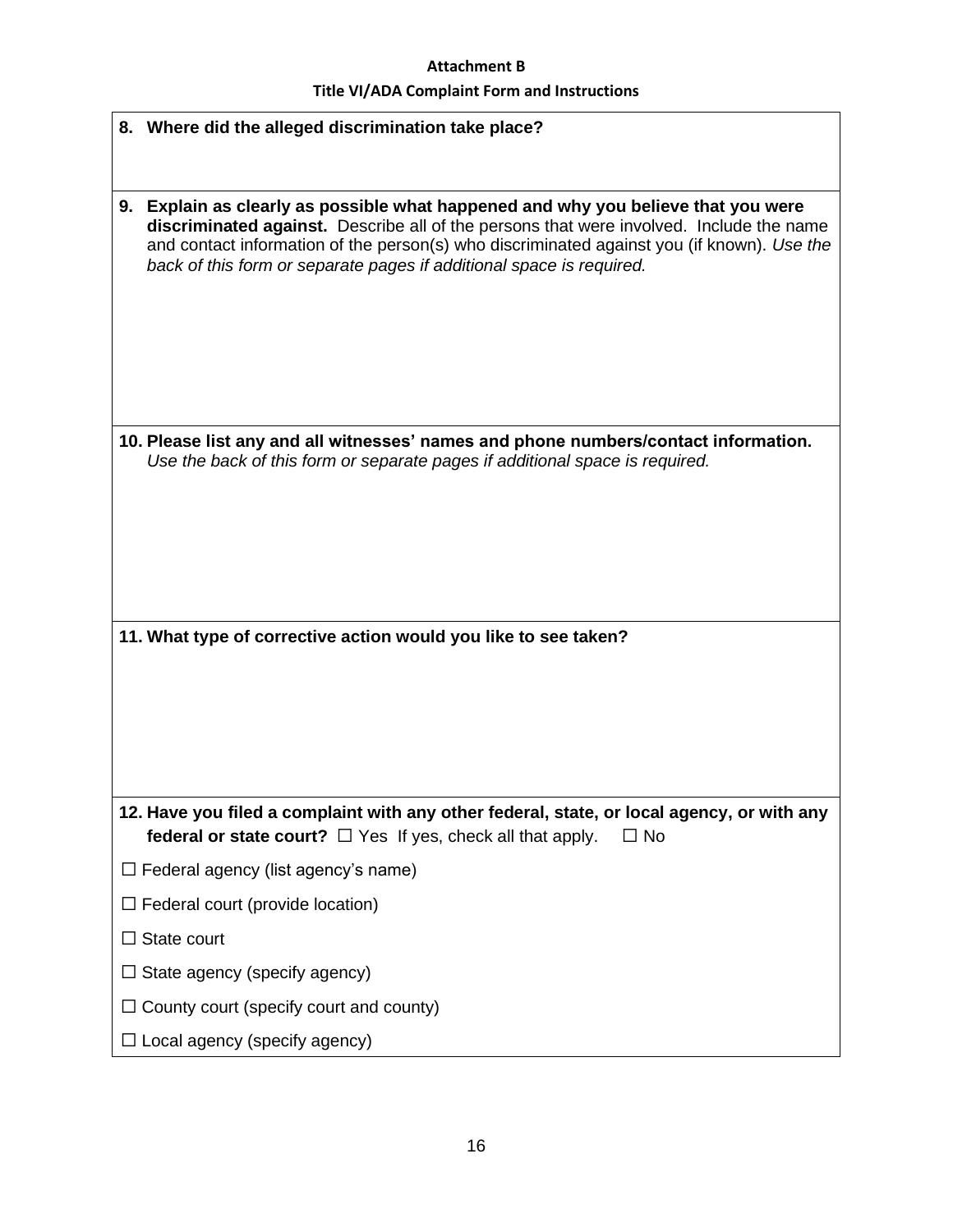#### **Title VI/ADA Complaint Form and Instructions**

| 13. Please provide information about a contact person at the agency/court where the<br>complaint was filed. |                     |  |  |  |
|-------------------------------------------------------------------------------------------------------------|---------------------|--|--|--|
| Name:                                                                                                       | Title:              |  |  |  |
| Agency:                                                                                                     | Telephone: (        |  |  |  |
| Address                                                                                                     |                     |  |  |  |
| Village:                                                                                                    | State:<br>Zip Code: |  |  |  |

You may attach any written materials or other information that you think is relevant to your complaint.

\_\_\_\_\_\_\_\_\_\_\_\_\_\_\_\_\_\_\_\_\_\_\_\_\_\_\_\_\_\_\_\_\_\_\_\_\_\_\_\_\_\_ \_\_\_\_\_\_\_\_\_\_\_\_\_\_\_\_\_\_\_

\_\_\_\_\_\_\_\_\_\_\_\_\_\_\_\_\_\_\_\_\_\_\_\_\_\_\_\_\_\_\_\_\_\_\_\_\_\_\_\_\_\_ \_\_\_\_\_\_\_\_\_\_\_\_\_\_\_\_\_\_\_

Signature and date are required:

Signature Date Date

If you completed Questions 3, 4 and 5, your signature and date is required

Signature Date **Date**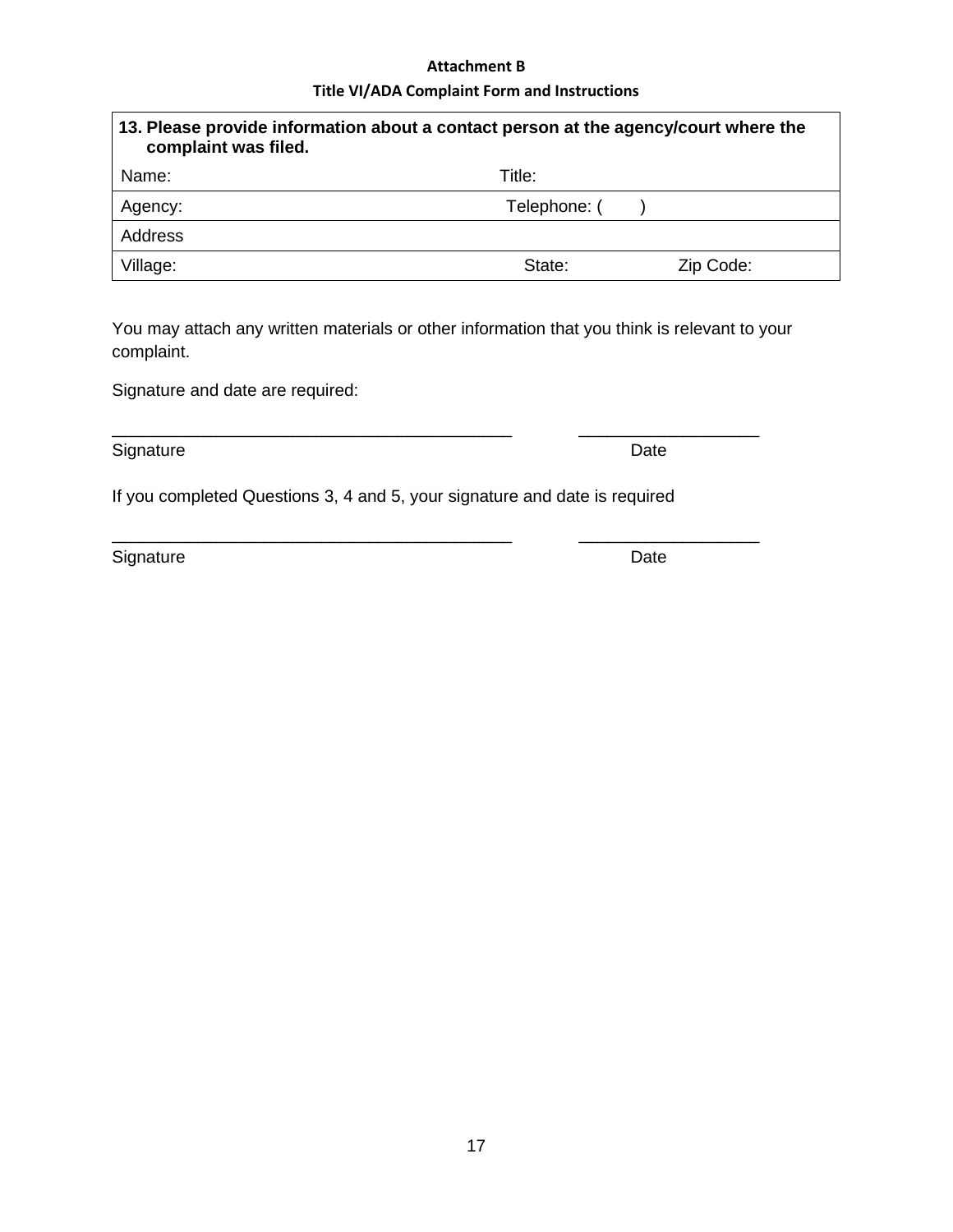# **Attachment C Title VI Investigations, Lawsuits, and Complaints**

|                   | <b>Date</b><br>(Month, Day, Year) | <b>Summary</b><br>(Include basis of complaint: race,<br>color, or national origin) | <b>Status</b> | <b>Actions(s) Taken</b> |  |  |  |
|-------------------|-----------------------------------|------------------------------------------------------------------------------------|---------------|-------------------------|--|--|--|
| Investigations    |                                   |                                                                                    |               |                         |  |  |  |
| 1.                |                                   |                                                                                    |               |                         |  |  |  |
| 2.                |                                   |                                                                                    |               |                         |  |  |  |
| 3.                |                                   |                                                                                    |               |                         |  |  |  |
| 4.                |                                   |                                                                                    |               |                         |  |  |  |
| <b>Lawsuits</b>   |                                   |                                                                                    |               |                         |  |  |  |
| 1.                |                                   |                                                                                    |               |                         |  |  |  |
| 2.                |                                   |                                                                                    |               |                         |  |  |  |
| 3.                |                                   |                                                                                    |               |                         |  |  |  |
| 4.                |                                   |                                                                                    |               |                         |  |  |  |
| <b>Complaints</b> |                                   |                                                                                    |               |                         |  |  |  |
| 1.                |                                   |                                                                                    |               |                         |  |  |  |
| $\overline{2}$ .  |                                   |                                                                                    |               |                         |  |  |  |
| 3.                |                                   |                                                                                    |               |                         |  |  |  |
| 4.                |                                   |                                                                                    |               |                         |  |  |  |